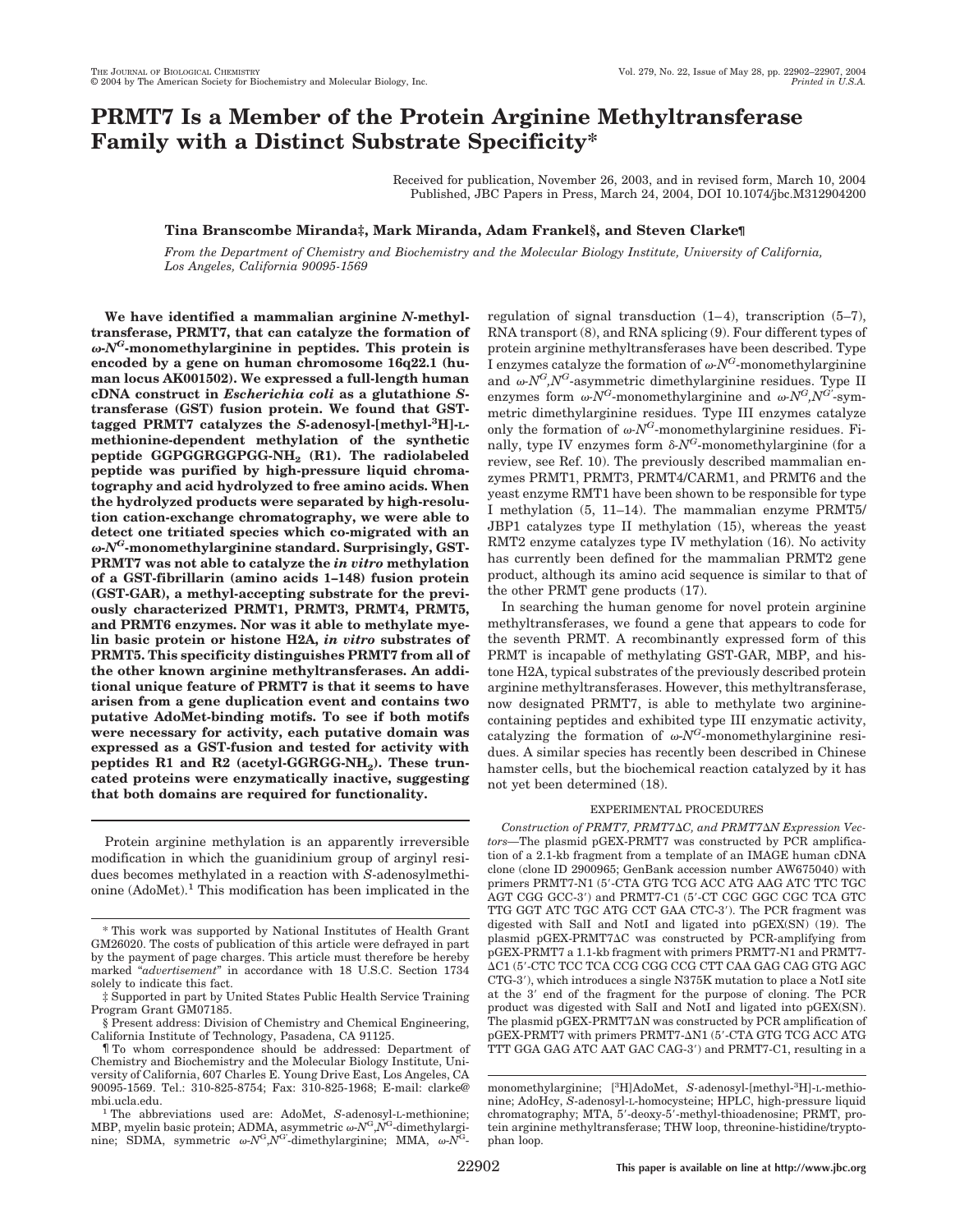| 155<br>103<br>234                                                                                                                                                                                                                                                                                                       | ---- MENT TADWWGERAGECGY   PANHVGKHVDEYDPEDT WODE ENT<br>AALARAREDLQKMKQF AQDFVMHTDVRTCSSSTSVI ADLQEDE <mark>N</mark> GVYT<br>GCNSVLI QFATPNDFCSFYNILKTLCKLEVGFII TGTNHHSEKEFCSYL<br>SI FLTNKKGFPVLSKMHQRLIFRLLKLEVQFII TGTNHHSEKEFCSYL<br>MSQPKKRKLESG |                             |                |                                                                                                                                                                                                                                                    |                                    |                                                                                                |   |    |        | ANG                |  |  | MSLQPPLEE       |  |  |  | <b>VSC</b> |  | GUAE                                                                                                                                                                                                                                          | SSE |  |     | NAE                                                                                                                                   | Ð |         |  |  |                          | s<br>QF<br>Q -                                                                                                                                         | s<br>C        | PRMT1<br>PRMT2<br>PRMT3<br>PRMT4<br>PRMT5<br>PRMT6<br>PRMT7             |
|-------------------------------------------------------------------------------------------------------------------------------------------------------------------------------------------------------------------------------------------------------------------------------------------------------------------------|---------------------------------------------------------------------------------------------------------------------------------------------------------------------------------------------------------------------------------------------------------|-----------------------------|----------------|----------------------------------------------------------------------------------------------------------------------------------------------------------------------------------------------------------------------------------------------------|------------------------------------|------------------------------------------------------------------------------------------------|---|----|--------|--------------------|--|--|-----------------|--|--|--|------------|--|-----------------------------------------------------------------------------------------------------------------------------------------------------------------------------------------------------------------------------------------------|-----|--|-----|---------------------------------------------------------------------------------------------------------------------------------------|---|---------|--|--|--------------------------|--------------------------------------------------------------------------------------------------------------------------------------------------------|---------------|-------------------------------------------------------------------------|
| 47<br>106<br>205<br>153<br>283<br>51<br>26                                                                                                                                                                                                                                                                              |                                                                                                                                                                                                                                                         |                             |                | A H F G I <b>H E B - - - M L K D</b> E V - E T L T - Y R N S M F H M R H L F <b>K D - -</b><br>G T L K L H L B - - - M L A D Q P - E T T K - Y R B V L L O M K E S - Y R B F L V O M P H L F <b>M G - -</b><br>- G Y L S Q Q Q N - - M M Q D Y V - |                                    |                                                                                                |   |    |        |                    |  |  |                 |  |  |  |            |  |                                                                                                                                                                                                                                               |     |  |     |                                                                                                                                       |   |         |  |  |                          | NLESQTYEVFEK<br>RG----------                                                                                                                           |               | PRMT1<br>PRMT2<br>PRMT3<br>PRMT4<br>PRMT5<br>PRMT6<br>PRMT7             |
| 80<br>139<br>238<br>186<br>330<br>84<br>64                                                                                                                                                                                                                                                                              |                                                                                                                                                                                                                                                         |                             |                |                                                                                                                                                                                                                                                    |                                    |                                                                                                |   |    | post 1 |                    |  |  |                 |  |  |  |            |  |                                                                                                                                                                                                                                               |     |  |     |                                                                                                                                       |   |         |  |  |                          | VGSGTGIL---- CMFAA<br>VGCGTGIL---- SMFAA<br>VGCGTGIL---- SFFAA<br>VGCGSGIL---- SFFAA<br>VGCGSGIL---- SFFAA<br>VGAGTGIL---- SMMAV<br>IGTGTGLL---- SMMAV |               | PRMT1<br>PRMT <sub>2</sub><br>PRMT3<br>PRMT4<br>PRMT5<br>PRMT6<br>PRMT7 |
| 98<br>157<br>256<br>204<br>380<br>102<br>84                                                                                                                                                                                                                                                                             | HYARPE<br>κ<br>Q<br>κ<br>$\overline{\phantom{0}}$<br>Q                                                                                                                                                                                                  | $\frac{\text{A}}{\text{A}}$ | $\overline{G}$ | МK<br>А<br>QADBR<br>AGABR                                                                                                                                                                                                                          | R<br>$\overline{\phantom{a}}$<br>R | $\frac{1}{2} \left( \frac{1}{2} \right) \left( \frac{1}{2} \right) \left( \frac{1}{2} \right)$ | 攌 | W. |        | TAVE N<br>TAVE NAT |  |  |                 |  |  |  |            |  | - - SSI SDYMVKI WKAMKIOHVVTIII KISKVEEVELP<br>- - SEMAQHMOLING CONGERADI I TULIKOKVEEWSILP<br>- - SEI LYOMMOLING MNUTIORI VMIPISKVEEWSILP<br>- - NPNAQHMEVLWKSMNUTIORI VMIPISKVEEWSILP<br>- - NPNAQQMREVWRFMGILEDRRYHWLPMGINVELP<br>- - SAI V |     |  |     |                                                                                                                                       |   |         |  |  |                          |                                                                                                                                                        |               | PRMT1<br>PRMT <sub>2</sub><br>PRMT3<br>PRMT4<br>PRMT5<br>PRMT6<br>PRMT7 |
| 143<br>203<br>301<br>249<br>427<br>147<br>131                                                                                                                                                                                                                                                                           |                                                                                                                                                                                                                                                         |                             |                | E - - - - - - KVOLTUSE WMGWCUF - YSSMUNT VUYAR CENUAP DISLIFE<br>E - - - - - KVOVUVSE WMGTCUL - FESMUNG VEYAR NAVUAK GEDOVI V<br>E - - - - - KVOVU I SEMMGTCUL - FESMUDSVUYAR NAVUAK GESVYP<br>E - - - - - MAQUILISEPMGYMUF - NERMUESYU            |                                    |                                                                                                |   |    |        |                    |  |  |                 |  |  |  |            |  |                                                                                                                                                                                                                                               |     |  |     | <b>EXWEAP</b><br>HEXTY LAKGE<br>HEXTY LAKGE<br>HEXTY LAKGE<br>HEXTY LAKGE<br>HEXTY LAKGE<br>HEXTY LAKGE<br>HEXTY LAKGE<br>HEXTY LAKGE |   |         |  |  | TΙ                       | MA<br>D I<br><b>GEY</b><br>ASA                                                                                                                         | <b>C</b><br>G | PRMT1<br>PRMT2<br>PRMT3<br>PRMT4<br>PRMT5<br>PRMT6<br>PRMT7             |
| 187<br>246<br>345<br>291<br>469<br>190<br>179                                                                                                                                                                                                                                                                           |                                                                                                                                                                                                                                                         |                             |                |                                                                                                                                                                                                                                                    |                                    |                                                                                                |   |    |        |                    |  |  |                 |  |  |  |            |  |                                                                                                                                                                                                                                               |     |  |     |                                                                                                                                       |   |         |  |  | $\overline{\phantom{a}}$ | RGAMVDEYF<br>YVVRLHNFHQL<br>CLEGF <b>M</b> TRCLM                                                                                                       |               | PRMT1<br>PRMT2<br>PRMT3<br>PRMT4<br>PRMT5<br>PRMT6<br>PRMT7             |
| 224<br>286<br>379<br>336<br>513<br>232<br>210                                                                                                                                                                                                                                                                           | --- E PL <b>M</b> DVVDPKQL VTNACLIKE -- V<br>SKPK -YNHILKPEDCL SEPOTIL LQ -- L<br>-- RQPVM DTFDI RILMAK SVKYTVNFL<br>-- RQPVM DTFDI RILMAK SVKYTVNFL<br>GHSE I VM QGL SGEDVLAR QRFTFS -- L<br>-- I VPPM DV - - - - E SCPGAP SVCD -- I                   |                             |                |                                                                                                                                                                                                                                                    |                                    |                                                                                                |   |    |        |                    |  |  |                 |  |  |  |            |  | DIYTVK                                                                                                                                                                                                                                        |     |  | EDL |                                                                                                                                       |   | $T - -$ |  |  |                          |                                                                                                                                                        |               | PRMT1<br>PRMT2<br>PRMT3<br>PRMT4<br>PRMT5<br>PRMT6<br>PRMT7             |
| 323<br>416<br>371<br>537<br>272<br>251                                                                                                                                                                                                                                                                                  |                                                                                                                                                                                                                                                         |                             |                |                                                                                                                                                                                                                                                    |                                    |                                                                                                |   |    |        |                    |  |  | <b>THW LOOP</b> |  |  |  |            |  |                                                                                                                                                                                                                                               |     |  |     |                                                                                                                                       |   |         |  |  |                          |                                                                                                                                                        |               | PRMT1<br>PRMT <sub>2</sub><br>PRMT3<br>PRMT4<br>PRMT5<br>PRMT6<br>PRMT7 |
| 450<br>404 L S T A - D T E D L - - - T H<br>571 - - - - - - - - - - - - - - - - - - T<br>307 L S T S - D F H D A - - - - - - - -<br>299 F WAHSDPEEMQWHD                                                                                                                                                                 | FSTS - PESPY - - - <mark>TH - - - - - - WK O</mark> T V FY MEDYLT WKT GEEI F GTI GMRP N<br>LST G - P F H 2T - - - TH - - - - - - - WK OT L B MM D D F V D HT G D V V T G S V V L Q R N<br>F S T G - P Q S I K - - - I T H - - - - - - WK OT V FI        |                             |                |                                                                                                                                                                                                                                                    |                                    |                                                                                                |   |    |        |                    |  |  |                 |  |  |  |            |  |                                                                                                                                                                                                                                               |     |  |     |                                                                                                                                       |   |         |  |  |                          |                                                                                                                                                        |               | PRMT1<br>PRMT2<br>PRMT3<br>PRMT4<br>PRMT5<br>PRMT6<br>PRMT7             |
| 331 AKNN BOL DFTI DL DFK GQL CEL S C ST DYRMR<br>399 PV WR <mark>R</mark> HMS VAL S WA VT SR Q DPT S Q K V G E K V F P I   WR<br>608 SKKVWYEWAVTAPVCSAIHNPTGRSYTIGL<br>347 RDNPIBERLRVLLRYKVGDQEEKTKDFAMED<br>343   C V W Y S L Q R T S P E K N E R V R Q M R P V C D C Q A H L L W N R P R F G E I N D Q D R T D R Y V |                                                                                                                                                                                                                                                         |                             |                |                                                                                                                                                                                                                                                    |                                    |                                                                                                |   |    |        |                    |  |  |                 |  |  |  |            |  |                                                                                                                                                                                                                                               |     |  |     |                                                                                                                                       |   |         |  |  |                          |                                                                                                                                                        |               | PRMT1<br>PRMT <sub>2</sub><br>PRMT3<br>PRMT4<br>PRMT5<br>PRMT6<br>PRMT7 |

FIG. 1. **Amino acid sequence alignment of the N-terminal region of human PRMT7 with other known human protein arginine methyltransferases.** The catalytic core regions common to all known human PRMT family members are shown. Amino acids (*black boxes*) match a majority consensus. Signature seven  $\beta$ -strand methyltransferase motifs I, post I, II, and III are *boxed*. The PRMT-conserved glutamate residues of the "double E" loop are indicated by *asterisks*, and the PRMT-conserved THW loop is also *boxed*. (The PRMT1 splice variant 2 is shown in this alignment.)

950-bp fragment. PCR fragments were digested with SalI and NotI and ligated into pGEX(SN).

*Purification of GST-GAR, GST-PRMT1, GST-PRMT7, GST-PRMT7C, and GST-PRMT7N—*GST-GAR and GST-PRMT1 were constructed as described previously (11, 13). GST-GAR, GST-PRMT1, GST-PRMT7, GST-PRMT7AC, and PRMT7AN were overexpressed in  $Escherichia coli DH5\alpha cells (Invitrogen) by induction with 0.4 mm$  $isopropyl-B-D-thiogalactopyranoside.$  Cells were lysed in the presence of  $100 \mu M$  phenylmethylsulfonyl fluoride with seven 20-s sonicator pulses (50% duty; setting 4) on ice with a Sonifier cell disrupter W-350 (Smith-Kline Corp.). The resulting lysate was centrifuged for 40 min at 23,000  $\times g$  at 4 °C. The protein was then purified from extracts by binding to glutathione-Sepharose 4B beads (Amersham Biosciences) according to the manufacturer's instructions; the GST-fusion proteins were eluted with 30 mM glutathione, 50 mM Tris-HCl, pH 7.5, and 120 mM NaCl at protein concentrations of 0.1 to 0.2 mg/ml.

*In Vitro Labeling of MBP, Histone H2A, GST-GAR, Peptide R1, and Peptide R2 and Chemical Analysis of the Methylated Species*-10 μg of myelin basic protein (MBP) (purified from bovine brain, lyophilized powder; Sigma), 10  $\mu$ g of histone H2A (purified from calf thymus, Roche Applied Science), 10  $\mu$ g GST-GAR, 52  $\mu$ g peptide R1 (GGPGGRGGPG-NH<sub>2</sub>, California Peptide Research, Inc.) or 26.5  $\mu$ g of peptide R2 (acetyl-GGRGG-NH2, California Peptide Research, Inc.) was incubated with 2  $\mu$ g of GST-PRMT7. 52  $\mu$ g of peptide R1 or 26.5  $\mu$ g of peptide R2 were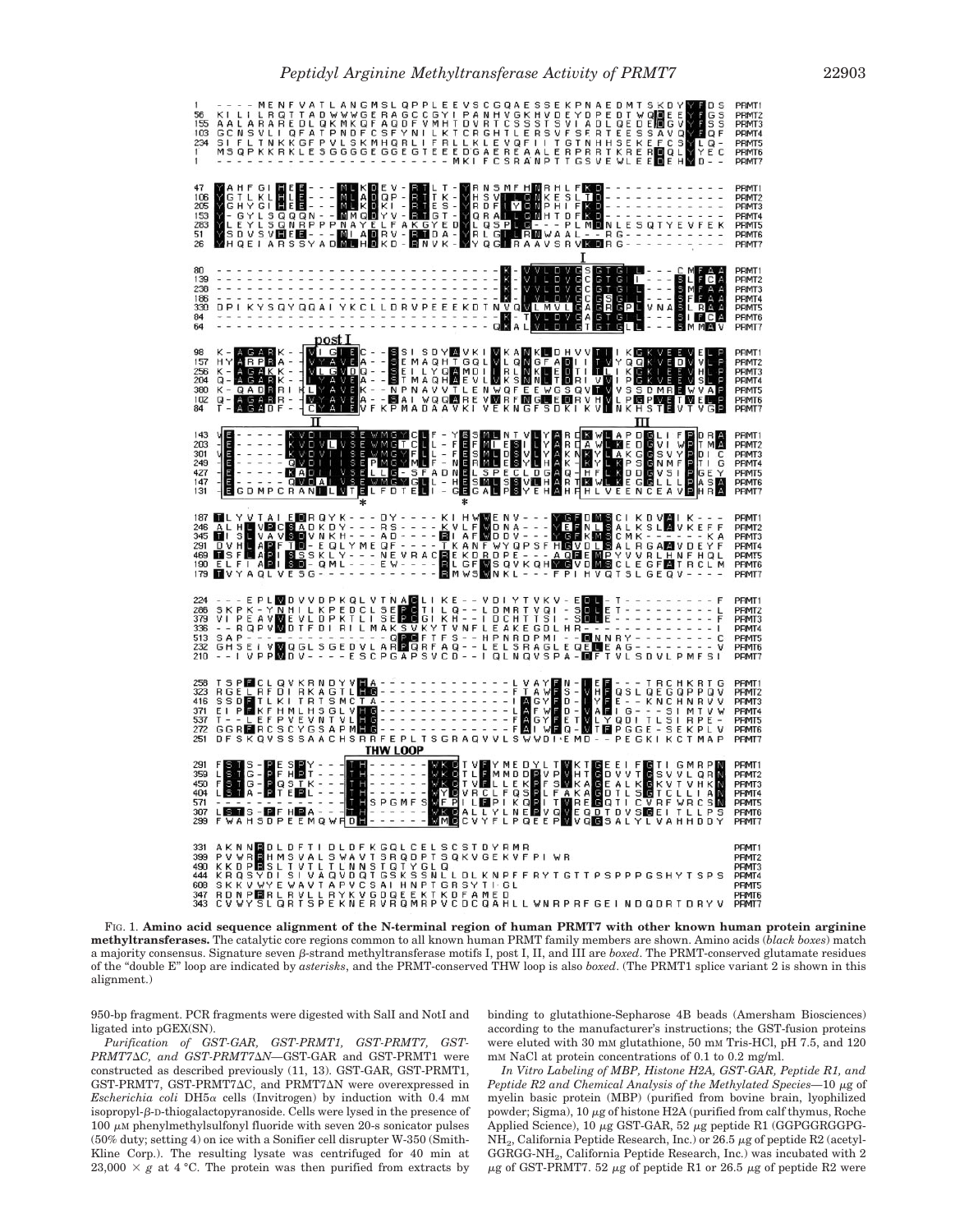

FIG. 2. **Purification of GST-PRMT7 and crosslinking to [ 3 H]AdoMet.** *A*, Coomassie Blue-stained SDS gel of purified GST-PRMT7 (2  $\mu$ g of protein) and molecular mass standards (Bio-Rad: phosphorylase, 97.4 kDa; serum albumin, 66.2 kDa; ovalbumin, 42.7 kDa; carbonic anhydrase, 31 kDa; and soybean trypsin inhibitor, 21.5 kDa).  $B$ , GST-PRMT7 (7.2  $\mu$ g of protein) was incubated with [<sup>3</sup>H]AdoMet in the absence or presence of AdoMet, AdoHcy, MTA, or ATP, as indicated, and irradiated at 254 nm. Polypeptides were separated on an SDS-polyacrylamide gel and analyzed by fluorography, as described under "Experimental Procedures" with a 39-day exposure time. The migration position of GST-PRMT7 is shown by an *asterisk* in *A* and *B*.

incubated with 2  $\mu$ g of PRMT7 $\Delta$ C or PRMT7 $\Delta$ N. Sodium phosphate buffer (pH 7.5) was added to all reactions to a final concentration of 100 mm. Reactions were initiated by the addition of  $3 \mu$  of *S*-adenosyl-L-[methyl-<sup>3</sup>H]methionine ([<sup>3</sup>H]AdoMet, Amersham Pharmacia Biotech; 72.0–79.0 Ci/mmol; 13–14  $\mu$ M) in a final volume of 60  $\mu$ l. Reactions were allowed to proceed at 37 °C for 1 h. As a control, 2  $\mu$ g of GST-GAR was added to 2  $\mu$ g of GST-PRMT1 and sodium phosphate buffer (pH 7.5) for a final concentration of 100 mM and incubated at 37 °C for 30 min with  $3 \mu$ l of [<sup>3</sup>H]AdoMet in a final volume of  $30 \mu$ l. Reactions were stopped by freezing on dry ice. The *in vitro* reactions for MBP, histone H2A, and GST-GAR were mixed with 20  $\mu$ g of bovine serum albumin as a carrier protein and an equal volume of 25% (w/v) trichloroacetic acid in a 6  $\times$ 50-mm glass vial and incubated at room temperature for 30 min. The precipitated protein was then centrifuged at  $4000 \times g$  for 30 min at 25 °C, the supernatant was drawn off and discarded, and the pellets were allowed to air dry. Acid hydrolysis was then carried out on these reactions in a water Pico-Tag Vapor-Phase apparatus *in vacuo* for 20 h at 110 °C using 200  $\mu$  of 6 N HCl. The *in vitro* reactions for peptides R1 and R2 were added to a  $6 \times 50$ -mm glass vial and dried by speed vacuum.  $50 \mu$ l of 6 N HCl was added to each vial, and the samples were hydrolyzed *in vacuo* for 20 h at 110 °C.

Hydrolyzed samples were resuspended in 50  $\mu$ l of water and mixed with 1.0  $\mu$ mol of each of the standard  $\omega$ -*N<sup>G</sup>*-monomethylarginine ( $\omega$ -MMA, acetate salt, Sigma) and asymmetric  $\omega N^G N^G$ -dimethylarginine (ADMA, hydrochloride, Sigma) for amino acid analysis by column chromatography. 500  $\mu$ l of citrate dilution buffer (0.2 M Na<sup>+</sup>, pH 2.2) was added to the hydrolyzed samples before loading onto a cation-exchange column (Beckman AA-15 sulfonated polystyrene beads; 0.9-cm inner diameter  $\times$  7-cm column height) equilibrated and eluted with sodium citrate buffer (0.35 M Na<sup>+</sup>, pH 5.27) at 1 ml/min at 55 °C.

*Analysis of Column Fractions—*Amino acid standards were determined by a ninhydrin assay as described previously (13). Radioactivity in column fractions was quantitated using a Beckman LS6500 counter as an average of three 3-min counting cycles. The efficiency of counting was determined to be 36% using a calibrated standard.

*High-pressure Liquid Chromatography (HPLC) Purification of Meth-*



FIG. 3. **GST-PRMT7 is incapable of methylating GST-GAR, myelin basic protein, or histone H2A.** Substrates were incubated with [<sup>3</sup>H]AdoMet and enzyme, and the reaction mixture was precipitated with trichloroacetic acid, acid-hydrolyzed, and analyzed by amino acid analysis, as described under "Experimental Procedures." <sup>3</sup> H-radioactivity  $(\blacklozenge, \blacktriangle)$  was determined by counting a 200- $\mu$ l aliquot of every other fraction diluted with 400  $\mu$ l of water in 5 ml of fluor (Safety Solve, Research Products International) three times for 3 min. Unlabeled amino acid standards  $(ADMA$  and  $\omega$ - $MMA$ ) were analyzed using a ninhydrin assay with 100-µl aliquots of every other fraction (*solid lines*). *A*, analysis of GST-GAR labeled *in vitro* with either GST-PRMT7  $(\blacklozenge)$  or GST-PRMT1  $(\blacktriangle)$ . <sup>3</sup>H-radioactivity values for GST-PRMT1 are divided by 100. *B*, analysis of MBP labeled with GST-PRMT7. *C*, analysis of histone H2A labeled with GST-PRMT7.

*ylated Peptide R1 and Chemical Analysis of the Purified Methylated Product*—520  $\mu$ g of peptide R1 was added to 20  $\mu$ g of GST-PRMT7 and incubated with 10  $\mu$ l of [<sup>3</sup>H]AdoMet at 37 °C for 5 h in a final volume of 600  $\mu$ l and a final concentration of 100 mM sodium phosphate. All reactions were stopped by freezing on dry ice. Samples were then thawed and dried under vacuum in a Speed Vac apparatus and resuspended in 60  $\mu$ l of water. An equal volume of 10% trifluoroacetic acid was added to acidify the reaction and precipitate out the proteins that were present. The sample was spun at  $10,000 \times g$  for 5 min, and the supernatant was injected onto a C18 reverse-phase column (5-micron spherical particles, column dimensions  $4.6 \times 250$  mm; Alltech Econosphere) equilibrated at room temperature in solvent A (0.1% trifluoroacetic acid in water). At a flow rate of 1 ml/min, the sample was eluted with increasing proportions of solvent B  $(0.1\% \text{ trifluoroacetic acid}, 0.9\%$ water in acetonitrile) using the following gradient: 0–5 min, 0% B; 5–55 min, 0–100% B; 55–65 min, 100% B; and 65–70 min, 100–0% B. The column effluent was monitored at 214 nm and 1-ml fractions were collected. Fractions corresponding to the peptide peak were pooled and concentrated under vacuum to  $\sim$ 200  $\mu$ l. Samples were reinjected onto the C18 column and eluted under the same conditions as before. Fractions corresponding to the peptide peak were dried under vacuum in a  $6 \times 50$ -mm glass vial. 50  $\mu$ l of 6 N HCl was added to each  $6 \times 50$ -mm glass vial, and acid hydrolysis was then carried out on the reactions in a water Pico-Tag Vapor-Phase apparatus *in vacuo* for 20 h at 110 °C. The hydrolyzed samples were resuspended in 50  $\mu$ l of water and analyzed on a cation exchange column as described above.

UV Crosslinking with [<sup>3</sup>H]AdoMet-Either 7.2 μg of GST-PRMT7, 3.2  $\mu$ g of GST-PRMT7 $\Delta$ C, or 2  $\mu$ g of GST-PRMT7 $\Delta$ N were incubated with 0.8  $\mu$ M [<sup>3</sup>H]AdoMet (72 Ci/mmol) and 5 mM dithiothreitol in 50 mM sodium phosphate, pH 7.4, in a total volume of 50  $\mu$ l. In control reac-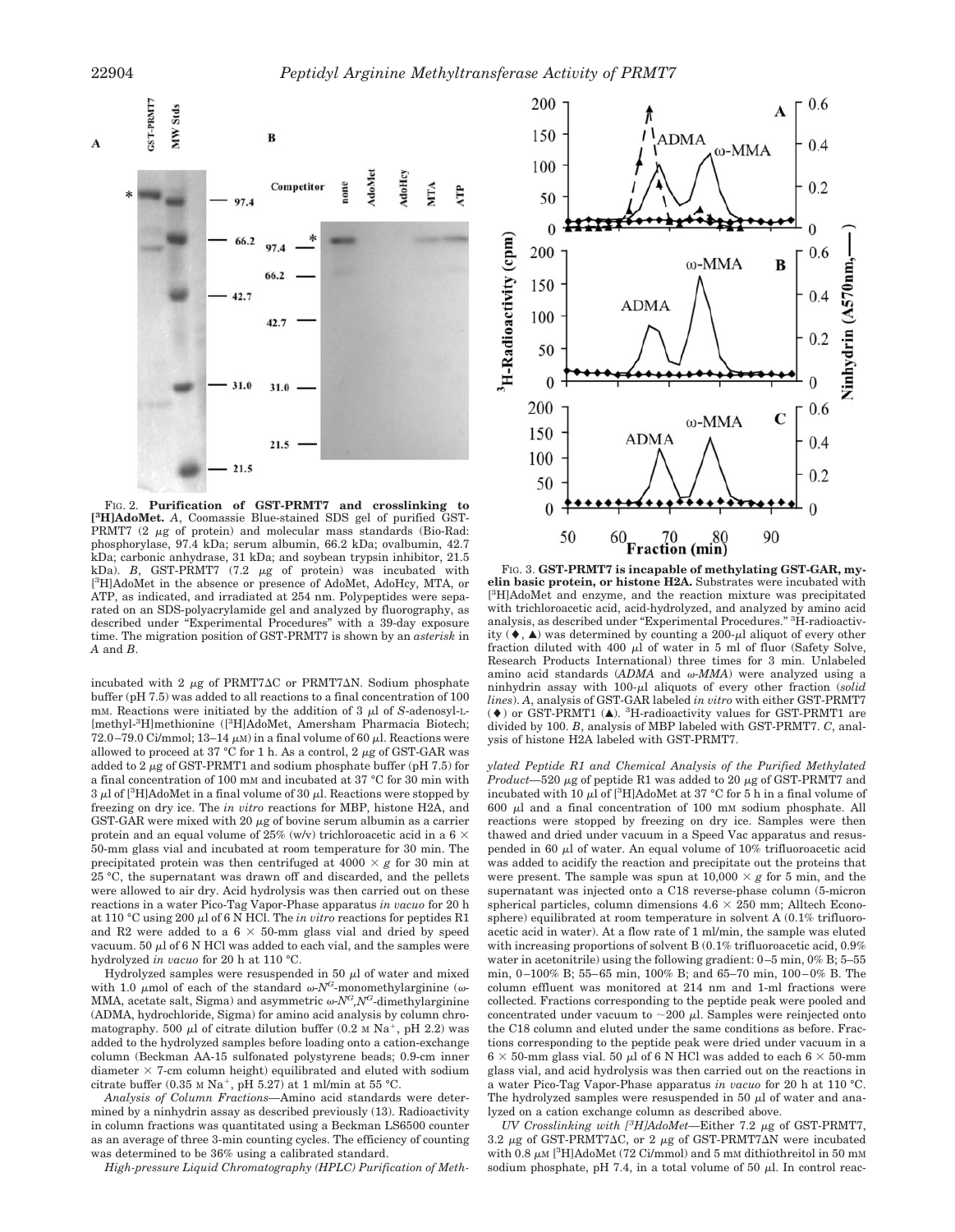

FIG. 4. **Amino acid analysis of peptide GGPGGRGGPGG-NH**<sub>2</sub> **(R1) modified by GST-PRMT7 and purified by HPLC.** *A*, peptide R1 was methylated *in vitro* by GST-PRMT7, purified from contaminants by HPLC, and analyzed by amino acid analysis, as described under "Experimental Procedures." Controls were performed in the absence of  $\overline{GST-PRMT7}$  (*B*) and in the absence of the R1 peptide (*C*).  ${}^{3}$ H-radioactivity was determined by counting a 600- $\mu$ l aliquot of every other fraction diluted with 400  $\mu$ l of water in 5 ml of fluor (Safety Solve, Research Products International) three times for  $3$  min  $($   $\blacklozenge$  ). Unlabeled amino acid standards (ADMA and  $\omega$ -MMA) were analyzed using a ninhydrin assay with 100-µl aliquots of every other fraction (*solid line*).

tions, unlabelled AdoMet  $(\mathrm{HSO_4}^-$  salt, Roche Molecular Biochemicals), S-adenosyl-L-homocysteine (AdoHcy, Sigma), 5'-deoxy-5'-methyl-thioadenosine (MTA, Sigma) or ATP (Sigma) were added to a final concentration of 100  $\mu$ M. Samples were added to 96-well plates and incubated at 4 °C for 20 mins. Samples were exposed to UV irradiation at 254 nm using a Model UVGL-25 Mineralight lamp (UVP, Inc., San Gabriel, CA) held directly against the 96-well plate. The reaction was stopped by the addition of 50  $\mu$ l of SDS gel sample buffer (180 mM Tris/HCl, pH 6.8, 4% SDS, 0.1% â-mercaptoethanol, 20% glycerol, and 0.002% bromphenol blue) and heating at 100 °C for 5 min. Samples were electrophoresed at 35 mA for 4 h using a Laemmli buffer system on a gel prepared with 10% acrylamide and 0.34% *N,N*-methylene-bisacrylamide (1.5-mm thick, 10.5 cm resolving gel, 2 cm stacking gel). Gels were stained with Coomassie Brilliant Blue R-250 for 30 min and destained in 10% methanol and 5% acetic acid overnight. For fluorography, gels were treated with EN3 HANCE (PerkinElmer Life Sciences). Gels were dried at 70 °C *in vacuo* and exposed to Kodak X-Omat AR scientific imaging film at  $-80 °C$ .

### RESULTS AND DISCUSSION

The PRMT family of enzymes exhibits amino acid conservation within the characteristic seven  $\beta$ -strand methyltransferase motifs I, post I, II, and III (20), and in other portions of the polypeptide chain (14, 21). A search of the GenBank NR amino acid database using the gapped-BLAST method (22) for sequences that match known PRMT enzymes identified a fulllength cDNA as part of the National Institutes of Health Mammalian Gene Collection (23). This cDNA (locus AK001502) is encoded by a gene on human chromosome 16q22.1 and itself encodes a 692-amino acid hypothetical protein FLJ10640. We compare the sequence of this protein, now designated PRMT7, with the six previously described human PRMTs in Fig. 1. PRMT7, although sharing conserved seven  $\beta$ -strand methyltransferase motifs I and post I with other PRMTs, appears more distantly related at motifs II and III. Significantly, PRMT7 shares additional sequences common to only the PRMT family in the N-terminal region (residues 22–65) in the region between motifs I and post I and at two active-site regions, the "double E" loop and adjacent sequences between motifs II and III, and the THW loop and adjacent sequences at residues 312–330 (21, 24). Interestingly, although the two glutamate residues are present at the conserved positions in the double E loop, there is only marginal similarity in the residues in between that are generally conserved in most of the other PRMT enzymes. Furthermore, PRMT7 is unique among these enzymes in that the threonine residue of the THW loop is replaced by an aspartic acid residue in PRMT7.

A protein-protein BLAST search of the GenBank NR database with the human PRMT7 sequence revealed clear orthologs in a variety of organisms including mice (85% identity over 690 residues), the frog *Xenopus laevis* (64% identity over 686 residues), the fly *Drosophila melanogaster* (36% identity over 706 residues), the worm *Caenorhabditis elegans* (30% identity over 700 residues), and the higher plant *Arabidopsis thaliana* (31% identity over 667 residues). However, we find no homologs in the yeasts *Saccharomyces cerevisiae* and *Schizosaccharomyces pombe* or in prokaryotes.

A plasmid encoding a fusion construct of GST and the fulllength coding sequence of PRMT7 was expressed in *E. coli* cells and purified by affinity chromatography, as described under "Experimental Procedures." A single major polypeptide of 108 kDa was observed, consistent with that expected for GST linked to the 692-residue PRMT7 polypeptide (Fig. 2*A*). We first asked if the GST-PRMT7 fusion protein could bind to the methyl donor AdoMet. GST-PRMT7 was exposed to UV irradiation at 254 nm in the presence of [<sup>3</sup>H]AdoMet. The reaction mixture was then fractionated by SDS gel electrophoresis and analyzed by fluorography. As shown in Fig. 2*B*, a radiolabeled band was observed migrating at 108 kDa, corresponding to the GST-PRMT7 fusion polypeptide. In control experiments, addition of the non-isotopically labeled AdoMet and AdoHcy substrate and product fully inhibited the crosslinking reaction, whereas the addition of the UV-absorbing non-substrate ATP had no effect. An intermediate effect was seen with the substrate analog MTA (Fig. 2*B*).

Histones, MBP, and GST-GAR have been used as methylaccepting substrates to identify, partially purify, and characterize protein-arginine *N*-methyltransferases (12, 15, 25). To identify the possible methyltransferase activity of PRMT7, the GST-fusion protein was incubated with GST-GAR, MBP, or histone H2A in the presence of [<sup>3</sup>H]AdoMet. Protein reaction products were precipitated with trichloroacetic acid, acid-hydrolyzed to their amino acid components, and fractionated by high-resolution amino acid cation-exchange chromatography along with standards of unlabeled asymmetric ADMA and  $\omega$ -MMA (Fig. 3). No protein arginine methyltransferase activity was observed when GST-GAR, MBP, or histone H2A was used as a substrate for GST-PRMT7. However, activity was seen in a control experiment when GST-GAR was used as a substrate for GST-PRMT1 under these conditions (Fig. 3*A*). Because PRMT7 cannot use these substrates as methyl-acceptors, PRMT7 may have a substrate specificity that is distinct from the other known arginine methyltransferases.

The R1 peptide, GGFGG**R**GGFG-amide, derived from the fibrillarin consensus methyl-acceptor site for PRMT enzymes,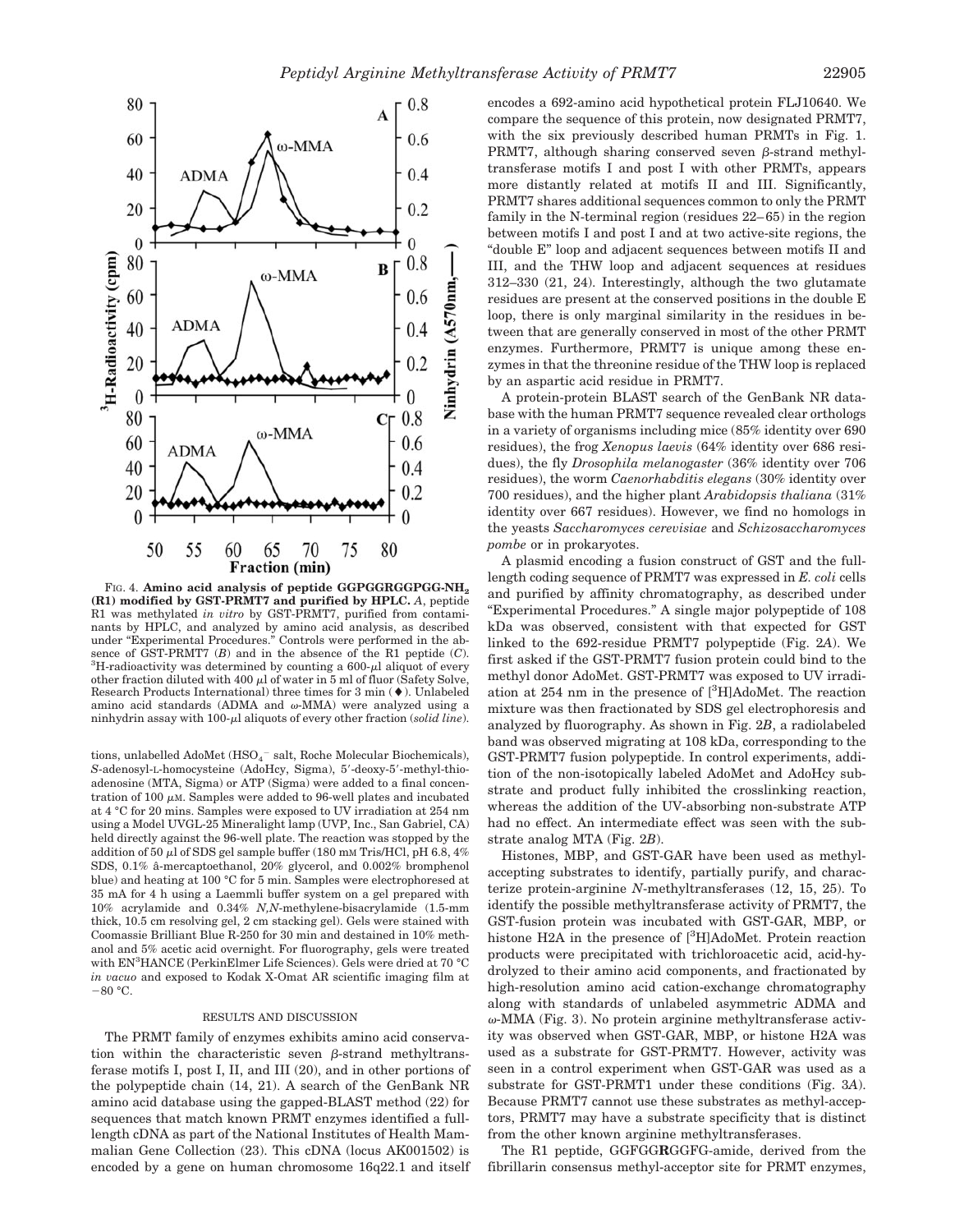

FIG. 5. **PRMT7 contains two putative methyltransferase domains.** *A*, a diagram of PRMT7 indicating the position of the two methyltransferase domains. The positions of the signature methyltransferase motifs (I, post I, II, and III) are displayed in *black*. *B*, the amino acid sequence alignment of PRMT1 (splice variant 2) with PRMT7AC and PRMT7AN with conserved amino acid sequences in *black boxes* to highlight the majority consensus. Signature seven  $\beta$ -strand methyltransferase motifs I, post I, II, and III are indicated by *boxes*. The PRMT-conserved glutamate residues of the "double E" loop are indicated by *asterisks*, and the PRMT-conserved THW loop is also *boxed*.

has been used to characterize protein-arginine *N*-methyltransferase activity present in cultured cells and in mammalian tissues along with the activity of PRMT1 (11, 26). Even though PRMT7 was unable to methylate the parent protein GST-GAR, we decided to ask whether PRMT7 might be able to methylate the consensus site in a peptide context. Reactions with peptide R1 alone, peptide R1 plus GST-PRMT7, or GST-PRMT7 alone were incubated with [3H]AdoMet. The R1 peptide was then separated from other reaction components by C18 HPLC. <sup>3</sup>Hradioactivity was found to co-migrate with peptide R1 on the C18 column in all three reaction mixtures (data not shown). However, when the fractions corresponding to the peptide peak were pooled in each case, acid-hydrolyzed, and then fractionated by high-resolution amino acid analysis, we found radioactivity to elute with the  $\omega$ -*N<sup>G*</sup>-monomethylarginine derivative only in the reaction containing GST-PRMT7 and peptide R1, and not in the control reactions containing PRMT7 alone or peptide alone (Fig. 4).

Because GST-PRMT7 is able to methylate a small peptide, we decided to see whether PRMT7 could methylate free arginine. We were intrigued by the presence of free  $\omega$ - $N<sup>G</sup>$ -monomethylarginine and asymmetric  $\omega N^G N^G$ -dimethylarginine in mammals and their role as endogenous inhibitors of the nitric oxide signaling pathway  $(27, 28)$ . Free arginine  $(1 \text{ mm})$  was incubated with GST-PRMT7 and [3 H]AdoMet. Analysis of the reaction by high-resolution cation exchange chromatography did not reveal the presence of any <sup>3</sup>H-methylated arginine derivatives, suggesting that free arginine is not, in fact, a substrate of PRMT7 (data not shown).

PRMT7 appears to have resulted from a gene duplication event resulting in two PRMT domains (Fig. 5). The N-terminal



FIG. 6. **Deletion of PRMT7 C-terminal or N-terminal domain leads to a loss of methyltransferase activity.** Peptide R1 (*A*) or peptide R2 (B) were incubated with [<sup>3</sup>H]AdoMet and either GST-PRMT7 ( $\blacklozenge$ ), GST-PRMT7 $\Delta$ C (amino acids 1-378,  $\blacktriangle$ ), or GST-PRMT7 $\Delta$ N (amino acids 379–992,  $\blacksquare$ ) as described under "Experimental Procedures." After reactions were dried and acid-hydrolyzed, methylated standards were added, and the hydrolysate was fractionated using cation exchange chromatography, as described under "Experimental Procedures."  ${}^{3}$ H-radioactivity was determined by counting a 600- $\mu$ l aliquot of every other fraction diluted with 400  $\mu$ l of water in 5 ml of fluor three times for 3 min. The unlabeled amino acid standards were analyzed using a ninhydrin assay with  $100-\mu l$  aliquots of every other fraction.